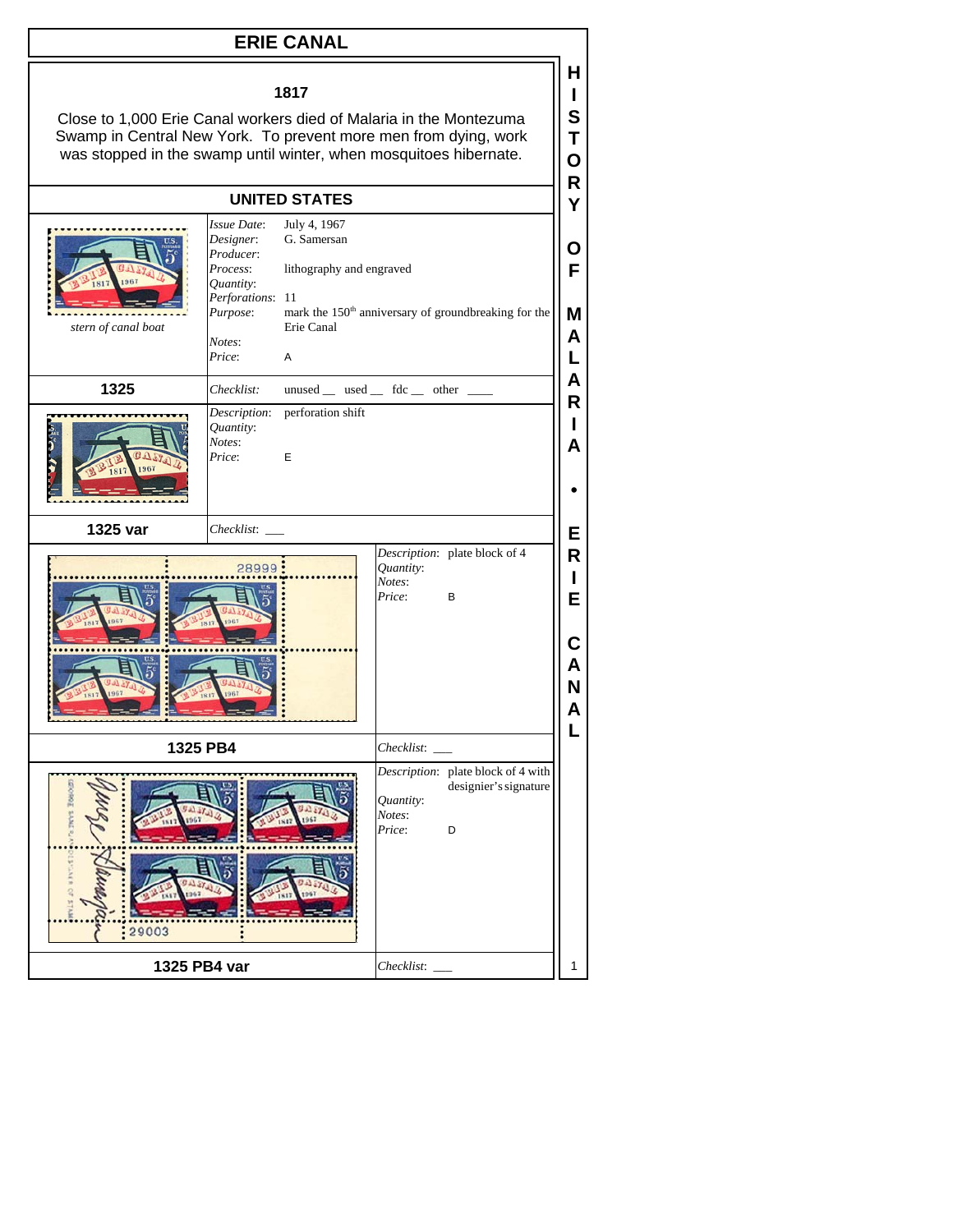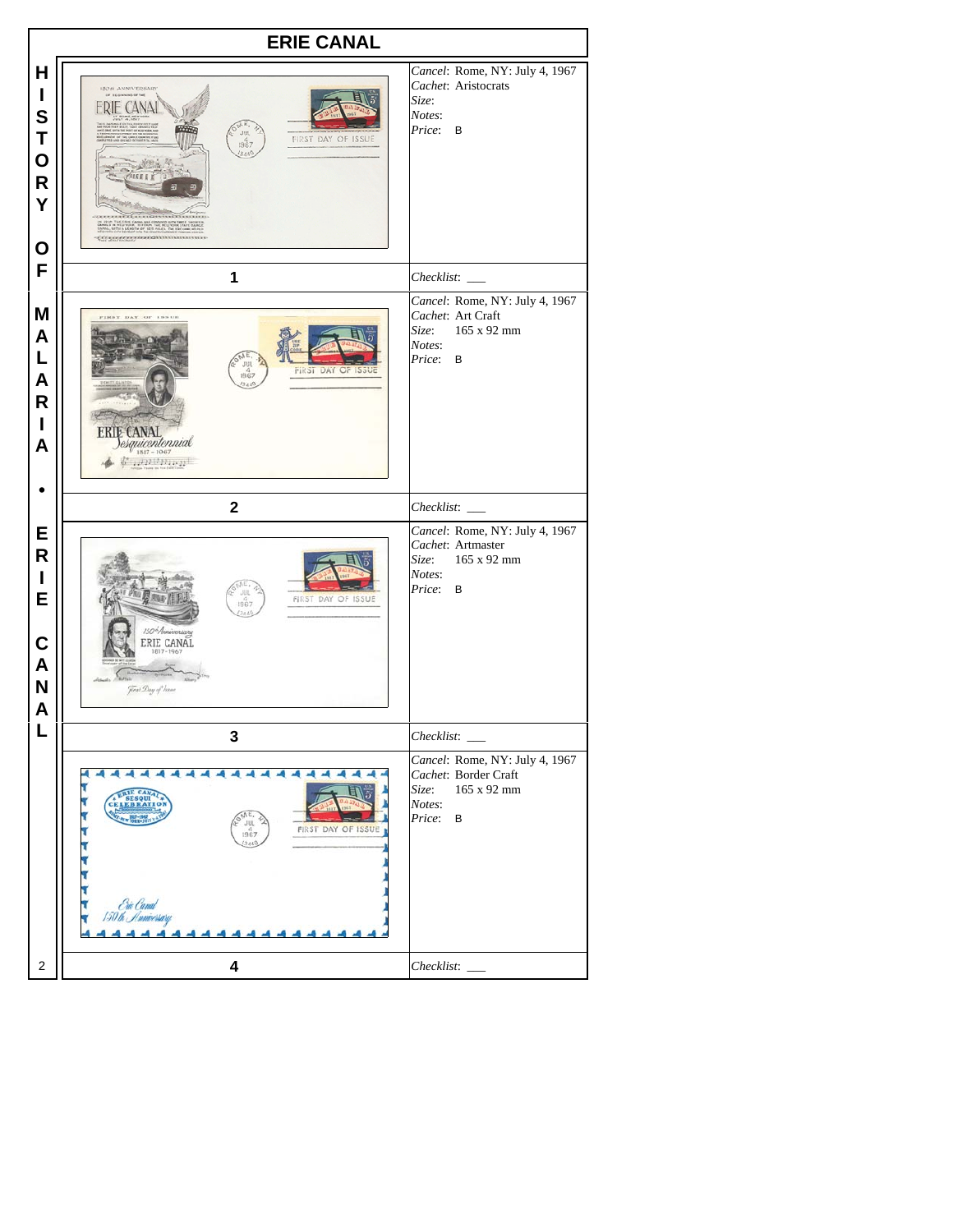| <b>ERIE CANAL</b>                                                                                                                                                                                                                                             |                                                                                                                          |                                      |  |
|---------------------------------------------------------------------------------------------------------------------------------------------------------------------------------------------------------------------------------------------------------------|--------------------------------------------------------------------------------------------------------------------------|--------------------------------------|--|
| CANA<br>1967<br>1817                                                                                                                                                                                                                                          | Cancel: Rome, NY: July 4, 1967<br>Cachet: Colorano<br>Size:<br>Notes:<br>Price:<br>B                                     | H<br>L<br>S<br>Т<br>O<br>R<br>Υ<br>O |  |
| 5                                                                                                                                                                                                                                                             |                                                                                                                          | F                                    |  |
| FIRST DAY OF ISSUE<br><b>HRIE GARAL</b><br>Construction Bonus at<br>ongo, P. V. Jolu 4, 1817<br>JUL<br>FIRST DAY OF ISSUE<br>1967<br>1888898<br>7.65<br><b>Constant Const</b><br>SESQUICENTENNIAL<br>Sponsorel By The<br>COPPER CITY STAMP CLUB<br>Bank, N.Y. | Cancel: Rome, NY: July 4, 1967<br>Cachet: Copper City Stamp Club<br>$164 \times 93$ mm<br>Size:<br>Notes:<br>Price:<br>B | Μ<br>A<br>L<br>А<br>R<br>A           |  |
| 6                                                                                                                                                                                                                                                             | Checklist:                                                                                                               |                                      |  |
| 150th Anniversary<br><b>ERIE CAN</b><br>1817-1967<br><b>JUL</b><br>FIRST DAY OF ISSUE<br>1967<br>SAA!<br>352-mile waterway from Albany to Buffalo                                                                                                             | Cancel: Rome, NY: July 4, 1967<br>Cachet: Cover Craft<br>165 x 92 mm<br>Size:<br>Notes:<br>Price: B                      | Е<br>R<br>E<br>А<br>N                |  |
| $\overline{7}$                                                                                                                                                                                                                                                |                                                                                                                          | L                                    |  |
| ERI<br>JUL.<br>1967<br>TENNIAL<br>73440<br>1967<br>FIRST DAY COVER                                                                                                                                                                                            | Cancel: Rome, NY: July 4, 1967<br>Cachet: Farnum<br>Size:<br>Notes:<br>Price:<br>B                                       |                                      |  |
| 8                                                                                                                                                                                                                                                             | $Checklist:$ $\_$                                                                                                        | 3                                    |  |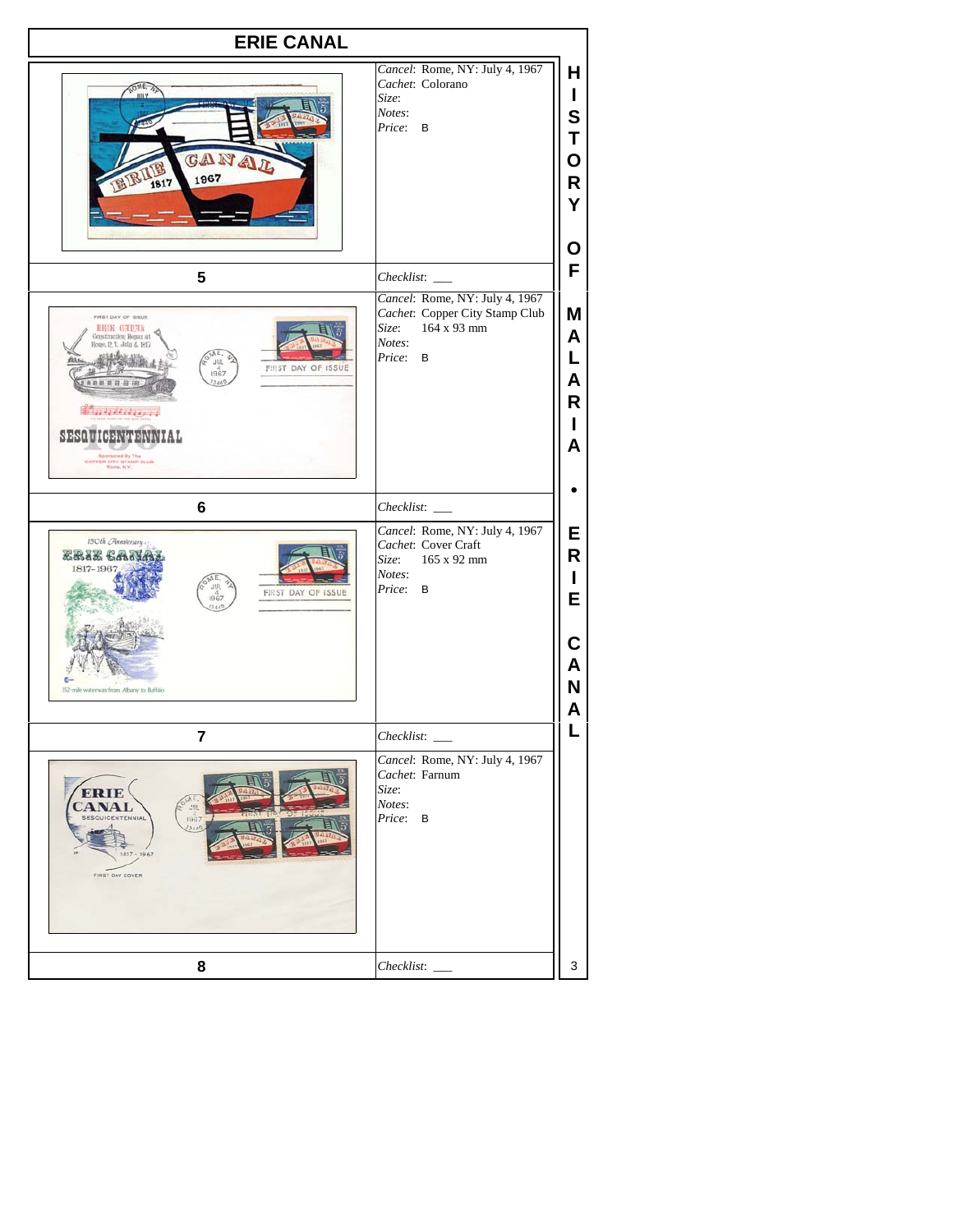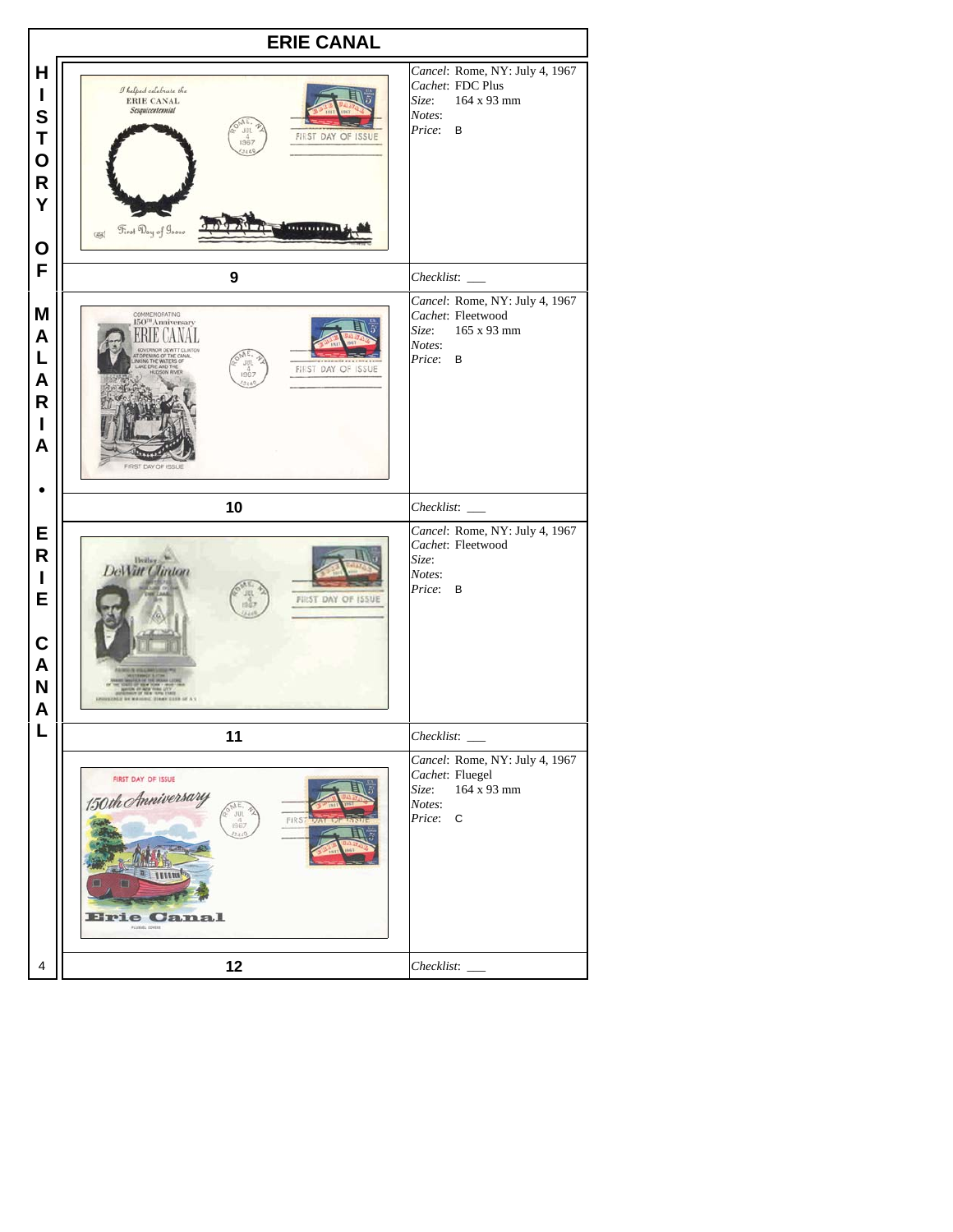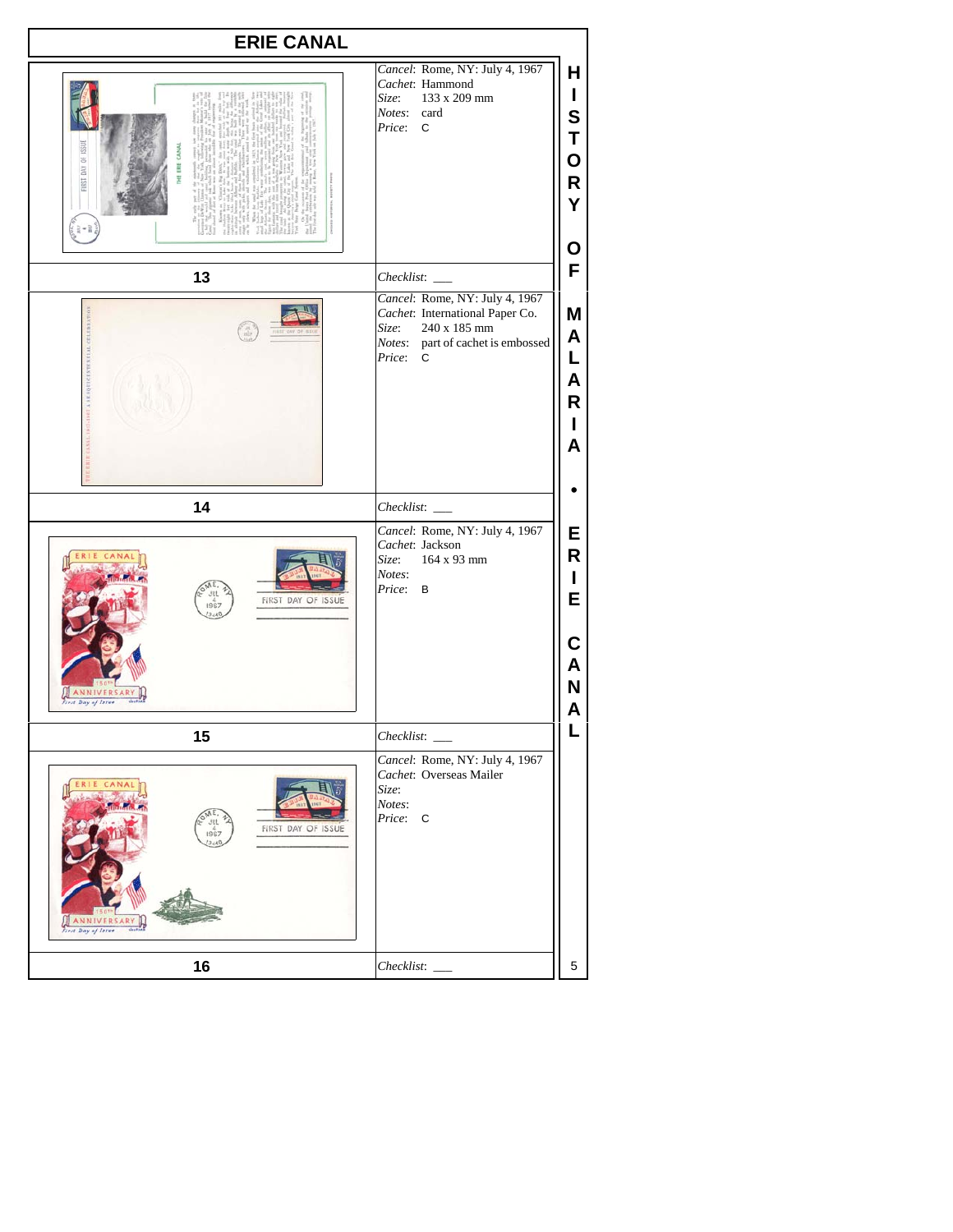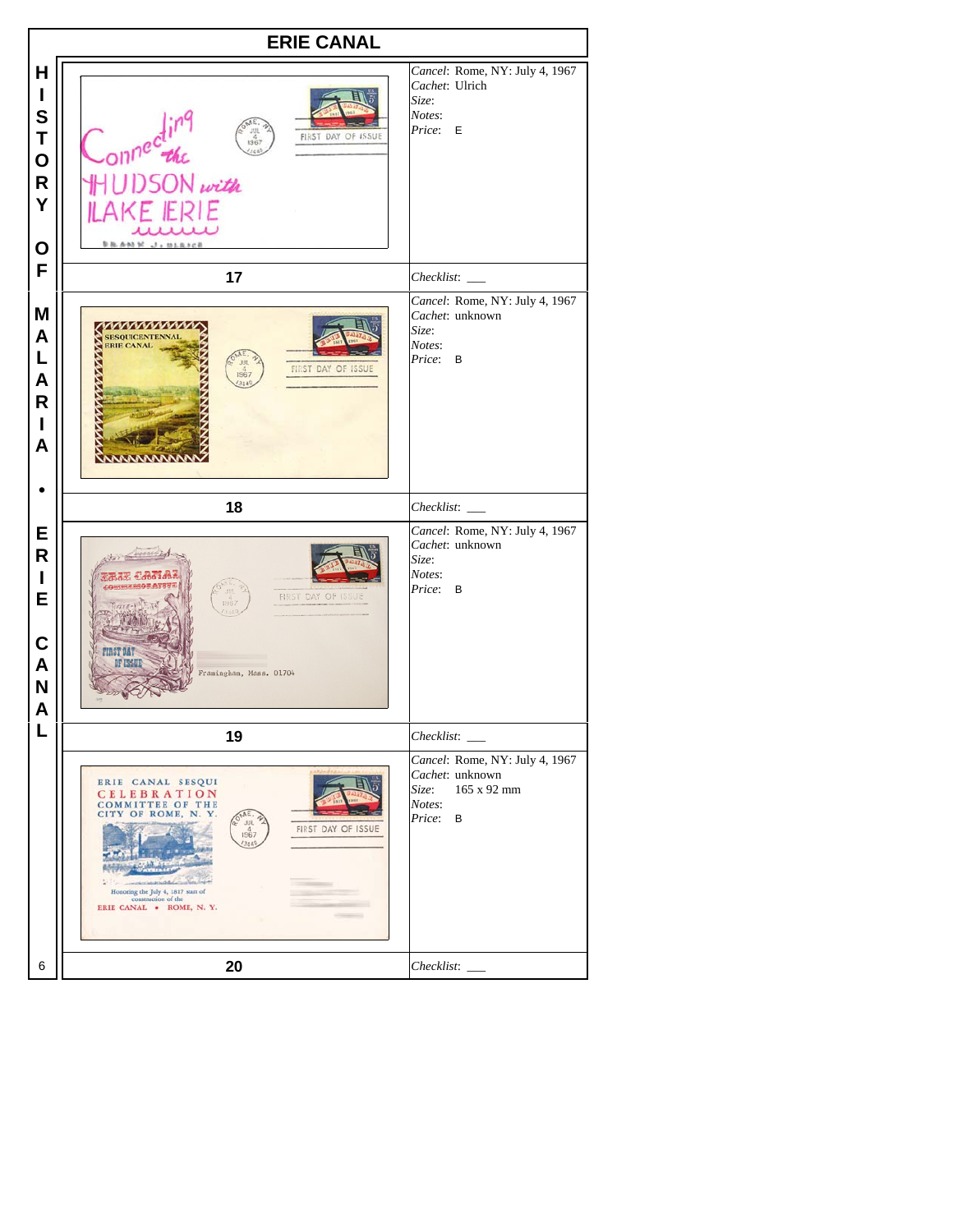| Cancel: Rome, NY: July 4, 1967<br>Cachet: unknown<br>165 x 92 mm<br>Size:<br>Notes:<br>Price: B<br>Checklist:<br>Cancel: Rome, NY: July 4, 1967<br>Notes:<br>Price:<br>B<br>Checklist:       |
|----------------------------------------------------------------------------------------------------------------------------------------------------------------------------------------------|
|                                                                                                                                                                                              |
|                                                                                                                                                                                              |
|                                                                                                                                                                                              |
|                                                                                                                                                                                              |
| Cancel: Buffalo, NY: October 16,<br>1980<br>Cachet: Fleetwood<br>Size:<br>Notes: cancelled on the 155 <sup>th</sup><br>anniversary of the canal's<br>being declared navigable<br>Price:<br>C |
|                                                                                                                                                                                              |
|                                                                                                                                                                                              |
|                                                                                                                                                                                              |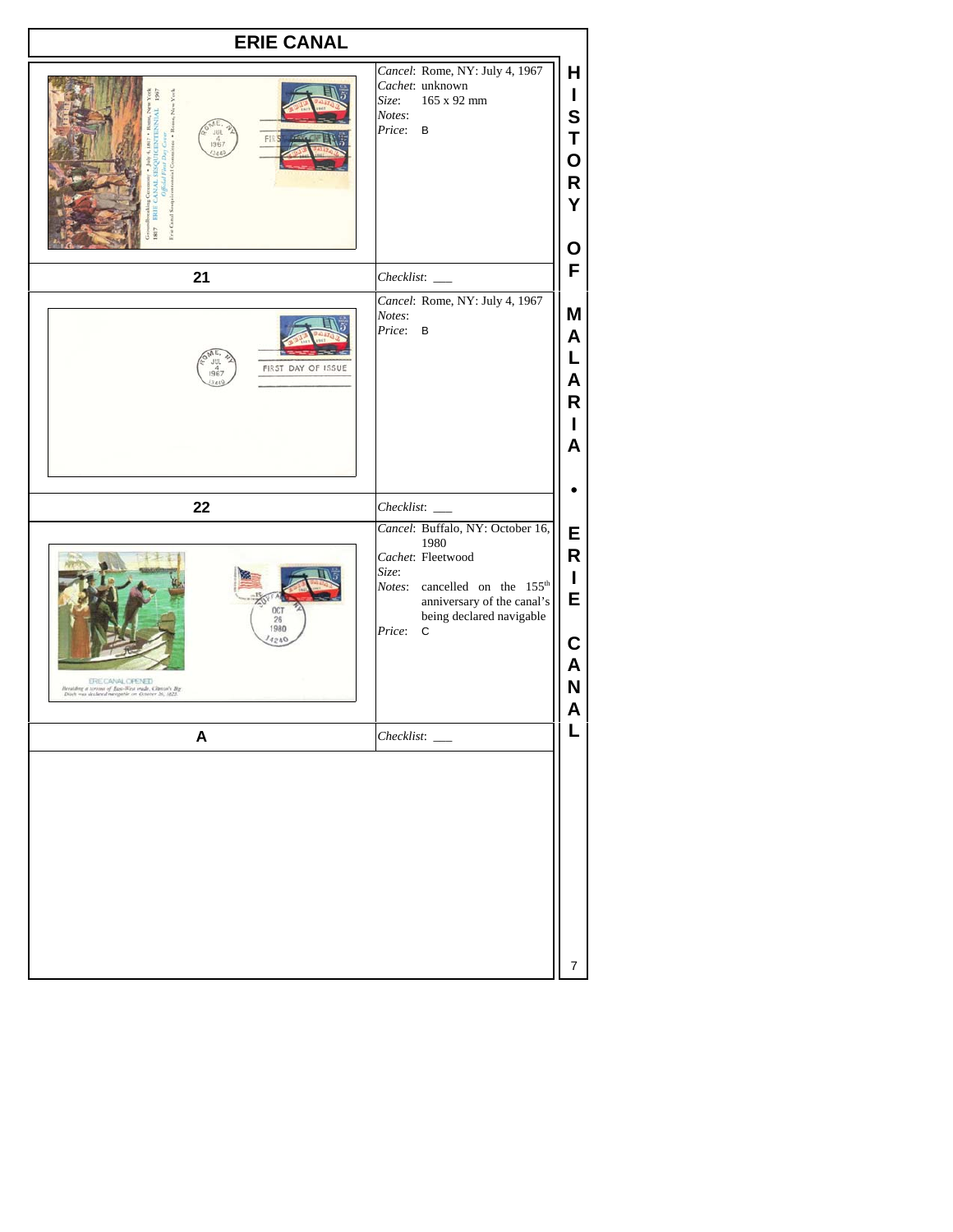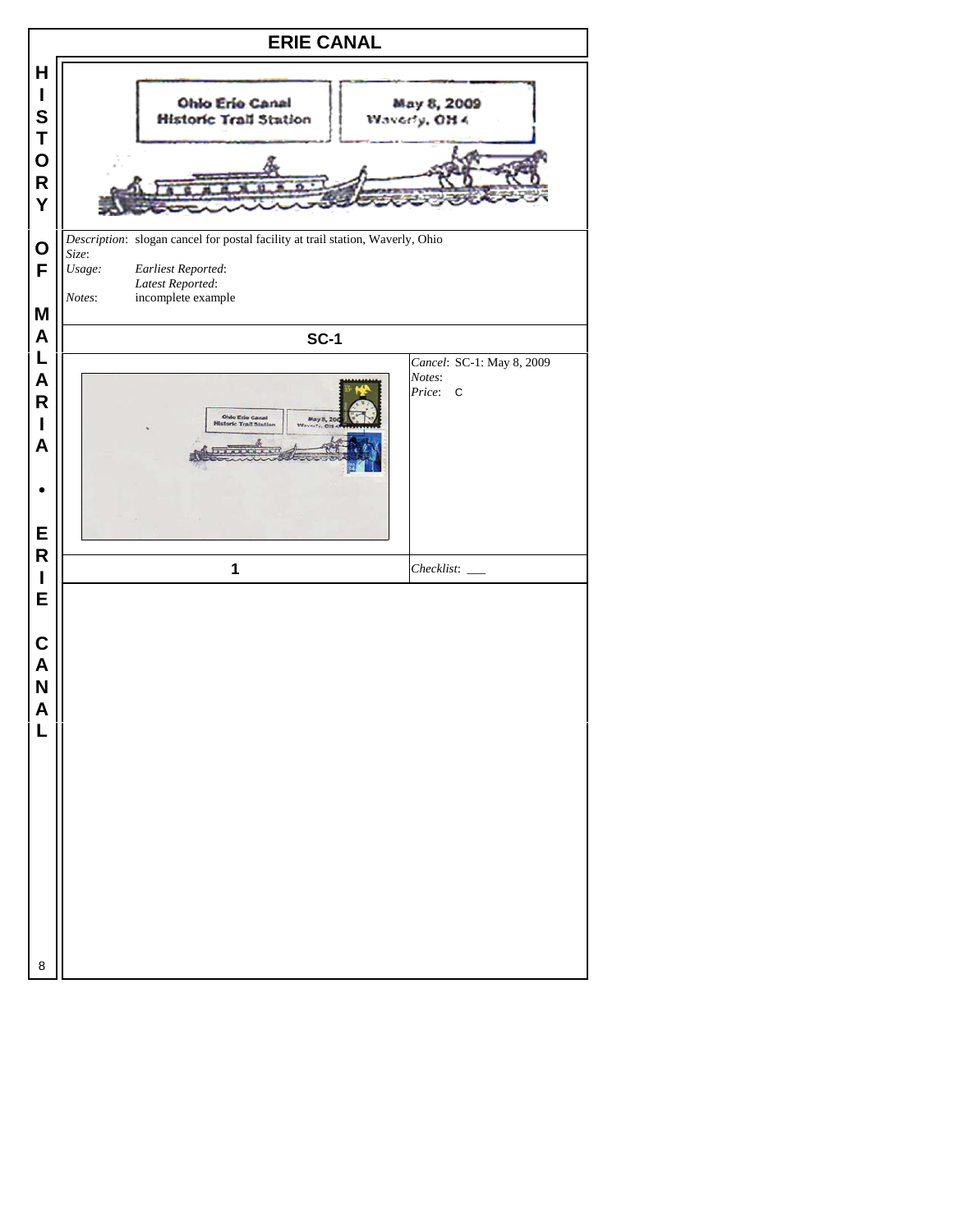| <b>ERIE CANAL</b>                        |                                                                                                                    |                                                                |                                                                                                              |  |
|------------------------------------------|--------------------------------------------------------------------------------------------------------------------|----------------------------------------------------------------|--------------------------------------------------------------------------------------------------------------|--|
|                                          |                                                                                                                    | <b>DOMINICA</b>                                                |                                                                                                              |  |
| dams 182<br>John Q. Adams and Erie Canal | Issue Date:<br>Designer:<br>Producer:<br>Process:<br>Quantity:<br>Perforations: 14<br>Purpose:<br>Notes:<br>Price: | November 17, 1989<br>lithography<br>events, and monuments<br>В | R<br>celebrate 200 years of the American presidency<br>from a 6-stamp collective sheet featuring presidents, |  |
| 1204f                                    | Checklist:                                                                                                         |                                                                | Μ<br>unused _ used _ fdc _ other _                                                                           |  |
| <b>Image Not Available</b>               |                                                                                                                    |                                                                | Quantity:<br>Notes:<br>Price:<br>$\mathbf C$                                                                 |  |
| 1204                                     |                                                                                                                    |                                                                | $Checklist:$ $\_\_$                                                                                          |  |
|                                          |                                                                                                                    |                                                                |                                                                                                              |  |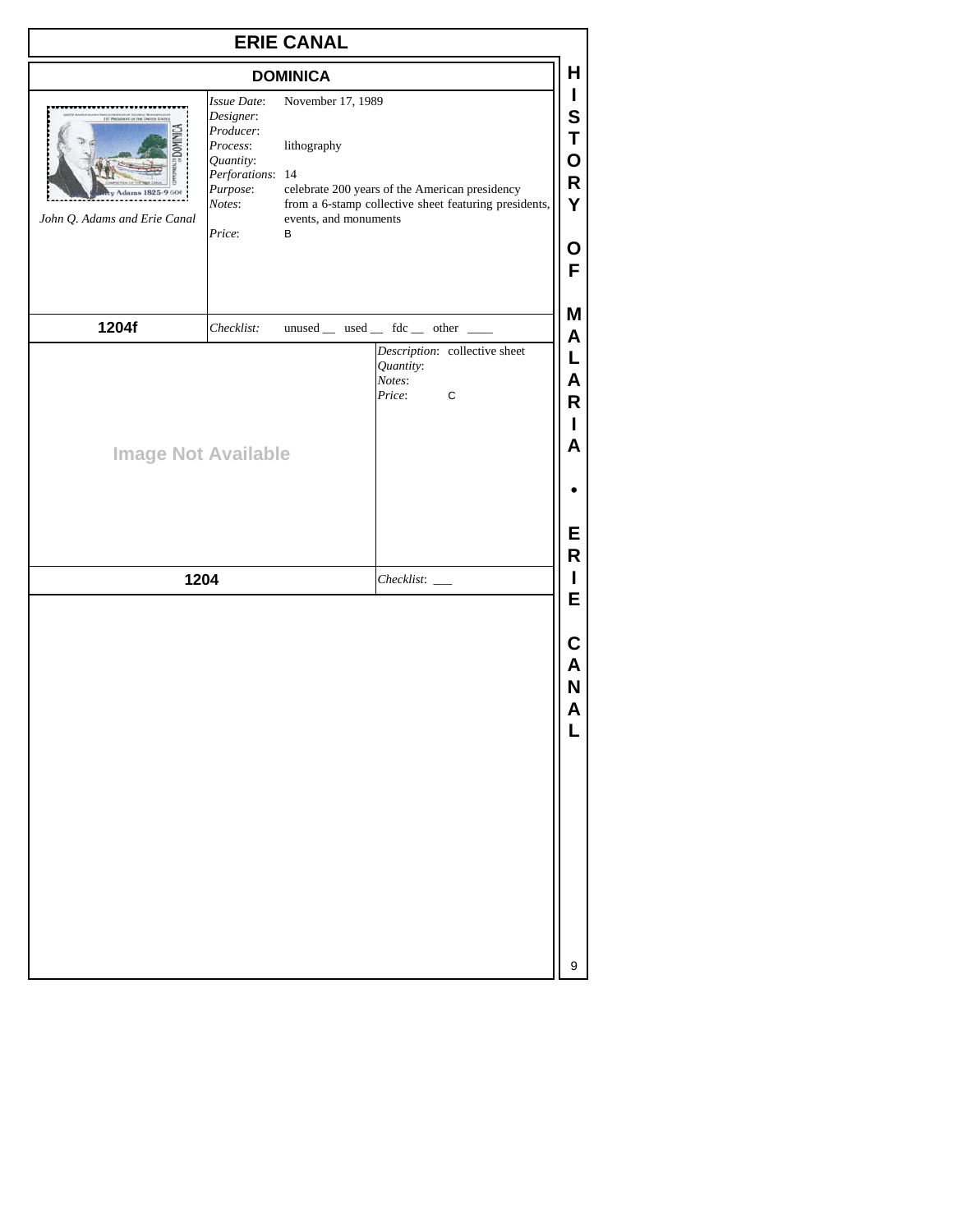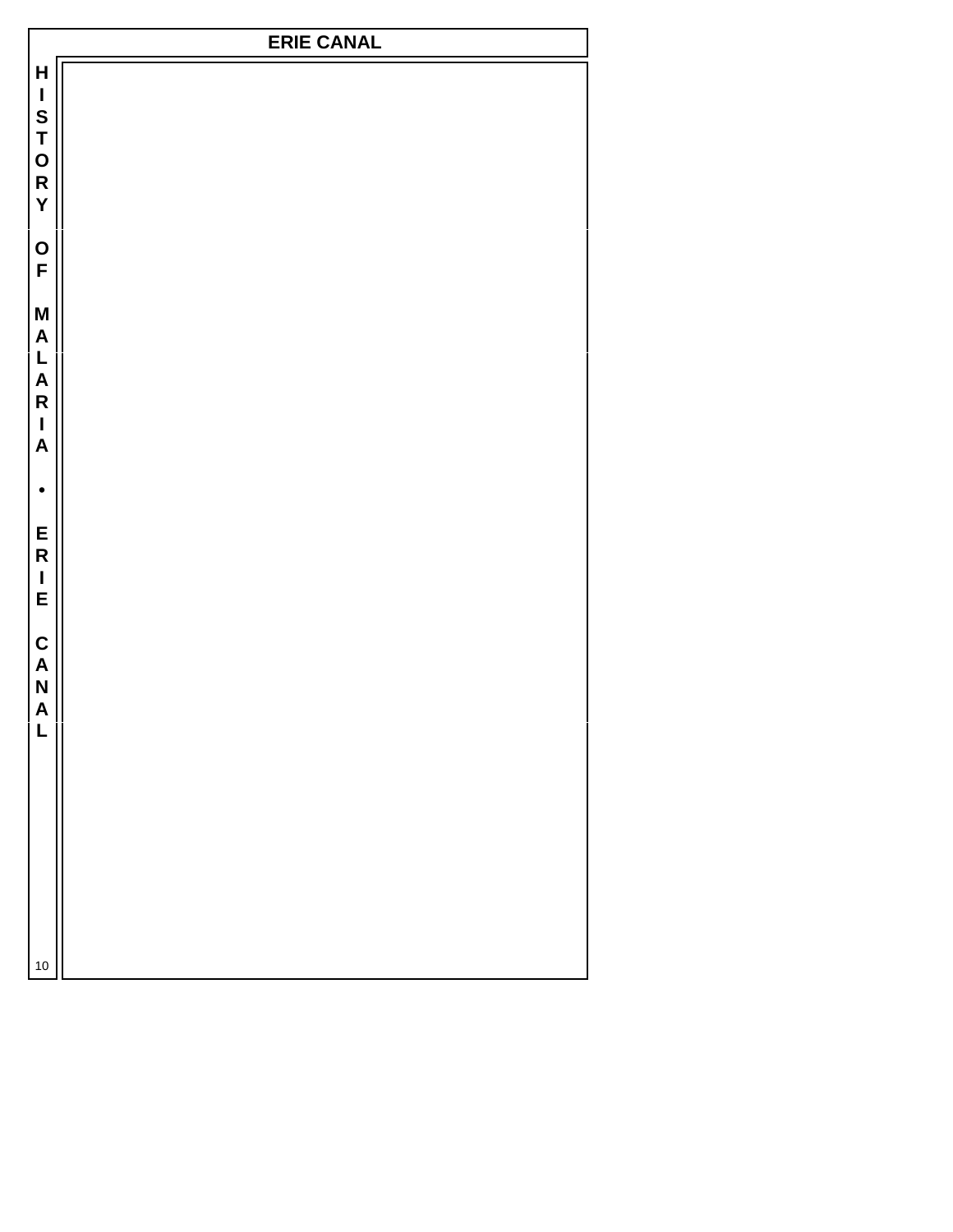| <b>ERIE CANAL</b>        |                                                                                                                                                                                                                                                                                                               |  |  |  |
|--------------------------|---------------------------------------------------------------------------------------------------------------------------------------------------------------------------------------------------------------------------------------------------------------------------------------------------------------|--|--|--|
|                          | н<br><b>GUINEA</b>                                                                                                                                                                                                                                                                                            |  |  |  |
| Van Buren and Erie Canal | L<br><b>Issue Date:</b><br>2011<br>S<br>Designer:<br>Producer:<br>Τ<br>Process:<br>lithography<br>O<br>Quantity:<br>Perforations:<br>R<br>Purpose:<br>celebrate 200 years of the American presidency<br>Υ<br>from a souvenir sheet featuring President Martin Van<br>Notes:<br>Buren<br>Price:<br>C<br>O<br>F |  |  |  |
| (2011)a                  | unused _ used _ fdc _ other _ _<br>Checklist:<br>Μ                                                                                                                                                                                                                                                            |  |  |  |
|                          | Description: souvenir sheet with Van Buren stamp<br>Quantity:<br>A<br>Notes:<br>L<br>Price:<br>C<br>Α<br>R<br>L<br>A<br>Е<br>R<br>L<br>E                                                                                                                                                                      |  |  |  |
| (2011)                   | Checklist:<br>C                                                                                                                                                                                                                                                                                               |  |  |  |
|                          | Description: souvenir sheet with Van Buren stamp<br>Α<br>Quantity:<br>Notes:<br>N<br>Price:<br>Ε<br>Α<br>L.                                                                                                                                                                                                   |  |  |  |
| (2011)i                  | 11<br>Checklist:                                                                                                                                                                                                                                                                                              |  |  |  |